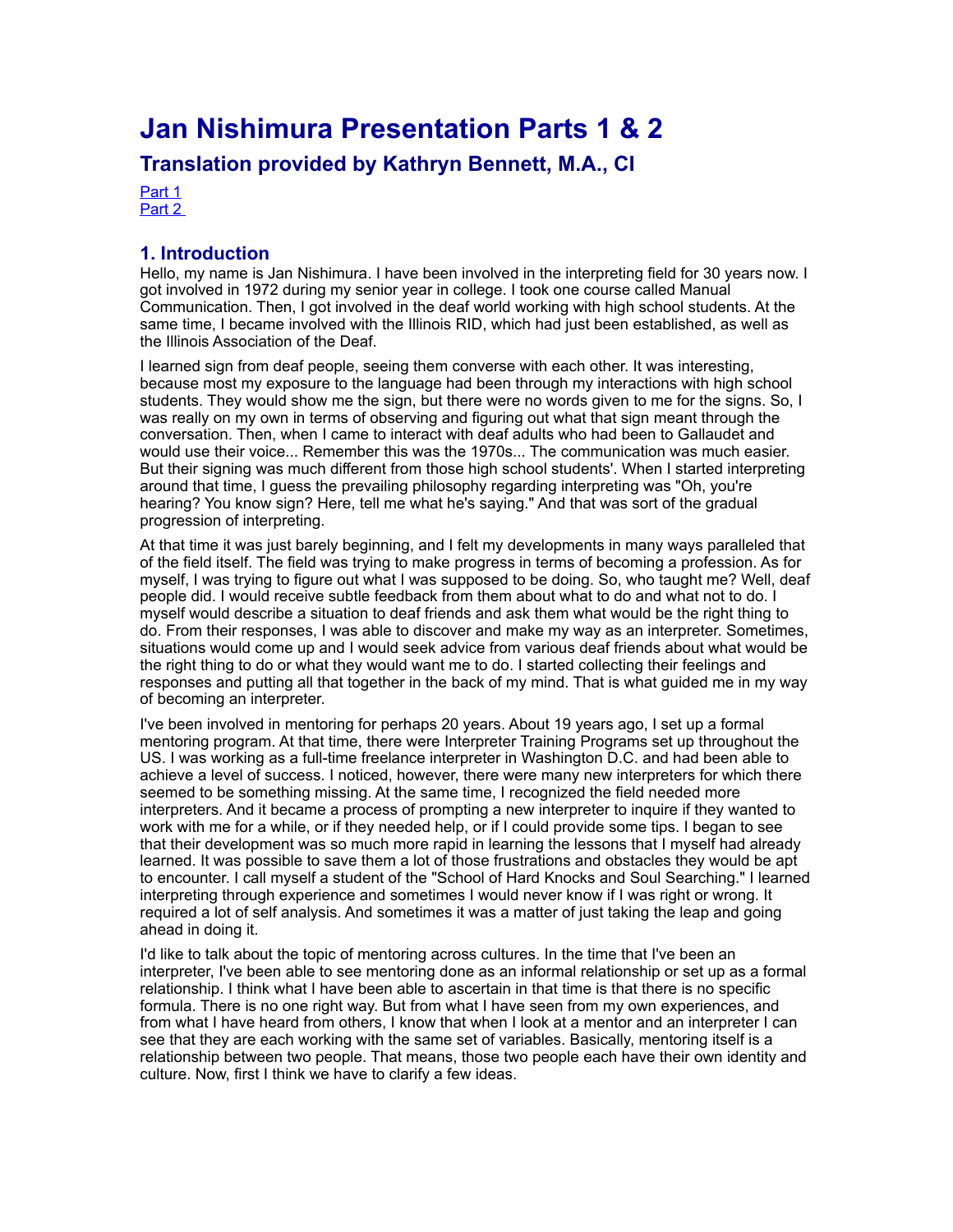The first idea to address is what exactly is meant by mentoring and mentor. The first time that I heard about mentoring or becoming a mentor was in relation to the business world. In the past, white collar businesses were typically a group of men. We saw them use the term mentor in several different ways. Businesses or organizations would say they wanted to establish a mentoring climate. That was in a period of time when there was much downsizing and competitiveness in the business world. So, it was a matter of businesses recognizing they needed a group of people who would support each other, help each other, and provide growth for each other. In addition, we saw mentoring being used with children. In the past it might have been called Big Brother or Big Sister. It seems the idea behind all of those situations of mentoring involved help. That is, they are about someone watching over and taking care of another person.

In the popular world, we see figures and characters who take on a mentoring role. For example, in the story of *The Velveteen Rabbit*, the tin horse was wise, providing counsel and advice to the toys. Also, we see in Tolkin's *The Hobbit* the wisdom of Gandolf. Charlotte, from the well-known children's book *Charlotte's Web* is another. My favorite mentor of all is Yoda from *Star Wars*.

All of those characters, those mentors, what are they doing? When we are talking about mentoring, I think there are several different ways we can describe it and explain what we mean by mentoring. Sometimes, we say mentor, but what we really mean is a coach. In sports, the coach makes sure the team is together, they are all working together as one and pulling up players by correcting them or recognizing their skills. So, in critiquing those skills, he is helping them to become more polished. And that is what I would want as a mentor.

Sometimes, mentor can mean sponsor. It's sort of like knowing you want to enter an area or field, but know you can't do it alone. The person who would be the mentor may have authority or power or status so that they can help me by providing access, the result of which is to get me into the new situation to work with those individuals. Also, a mentor can sometimes be a guide. That person can help me along the path, having several different functions.

When we talk about mentoring, there is something else we need to think about. It's fine to have mentor roles and functions, but it's important to look at how the people involved may view mentoring. How does the mentor feel? How does the interpreter feel? One view of mentoring may be that of the interpreter being empty, without any knowledge at all. And the mentor's duty is to teach and provide and impart knowledge to the interpreter. Sometimes, they may view mentoring as the interpreter having potential and the mentor plants a seed that will grow, almost like a mentor is a gardener. One plants the seed, provides the right environment, exposure, and that in and of itself will create development and growth. Sometimes, an interpreter might look at it as something is wrong with them that needs to be fixed. Their expectation in this case is that the mentor will "fix" them. That's akin to a doctor/patient role. Another view of mentoring is that it is a ladder. An interpreter is building up their skills and going up rung after rung, seeing the mentor as being way up at the top. In this view, the mentor is there to help pull them up the ladder. The desire is to have the mentor help them through all these experiences and in doing so, guide them along a path. So, there are several different ways of viewing what mentoring is all about.

#### **2. Mentor Qualities**

Previously, I mentioned several different characters that can be viewed as being mentors. For instance, Yoda, Gandolf, etc. Even comic books have such characters. Remember Shazam in the *Captain Marvel* series? Those characters have something in common: experience, wisdom, knowledge. They all have insights and a good intuition, and they have good relationships with others.

When we think about mentoring, we can ask what the purpose of mentoring is and what its benefits are. There are two discrete benefits. One is psychological, a feeling of acceptance. As a mentee, the mentor accepts me, supports me, and confirms who I am. And I feel the two of us have a friendship, bond and connection. There's even a little bit of counseling and dialogue involved. The other benefit to mentoring is in the function of the mentor in how they improve a mentee's skills. Perhaps, the mentor helps me improve in my skills. Also, if I am the mentee, the mentor acts as my sponsor. A mentor might know when an assignment is well suited for me and can mention my name, thereby creating new challenges for me. Or, the mentor might invite me along with them to benefit from the mentor's own experiences. If I accompany that person to a meeting, or an event or the like, and other people see that I am with the mentor, it increases my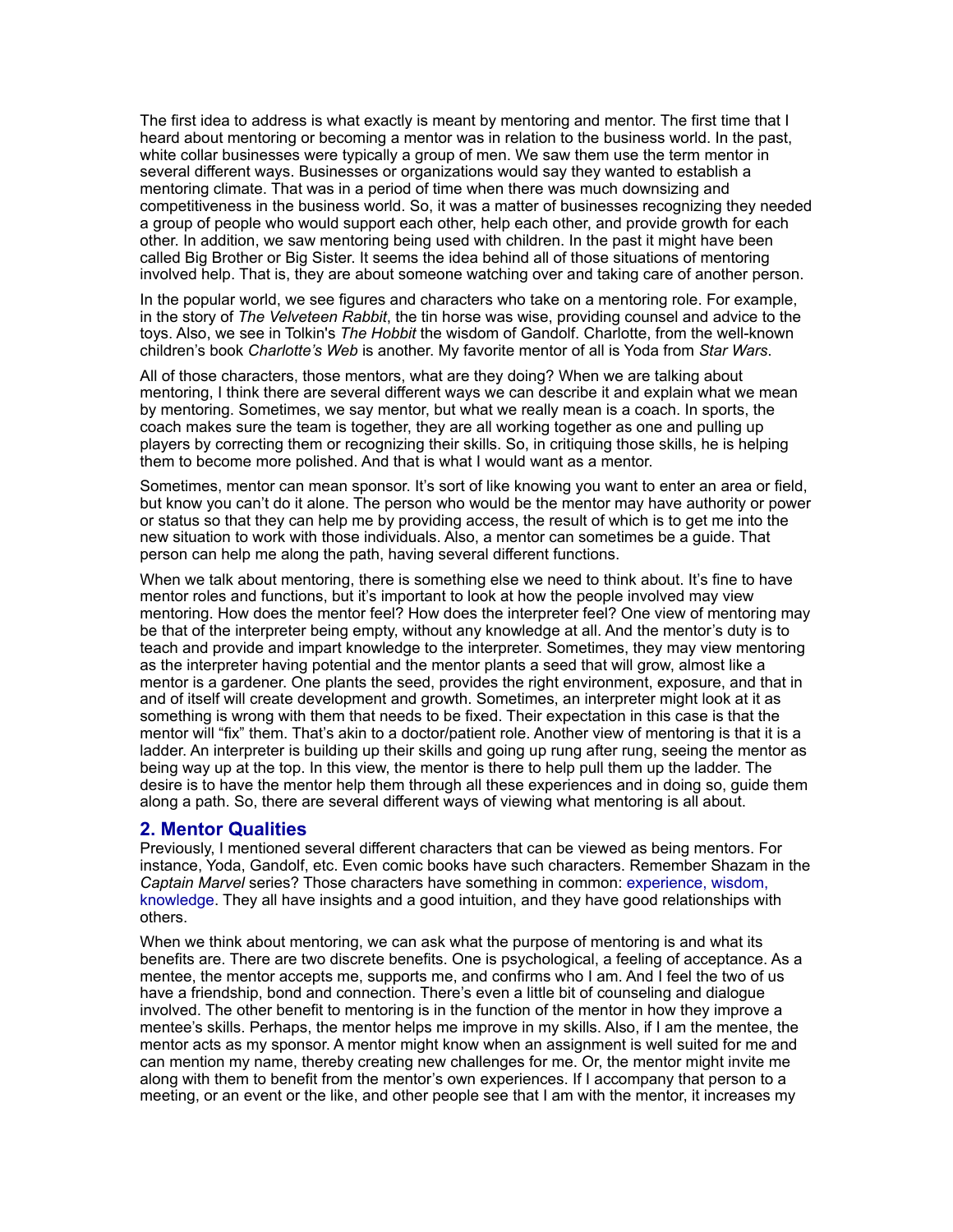own status. I share in their reputation. Protection is another function. If the mentor is watching over me, and I'm getting ready to do something dangerous, or unwise, or that I am not prepared for, the mentor can protect me because their intention is that they don't want me to fail. They don't want to see me embarrassed or lose face and so they provide a certain amount of protection. In addition, if other people are criticizing me or are derisive, then the mentor can quash that criticism, engage in discussions about it and in the end, protect my name and reputation.

Something else a mentor can do is to help me analyze and think about things in a different way. I may have one way of looking at things, but my mentor may have a broader understanding and a broader view of the world. Therefore, the mentor can challenge me to think about what I feel, what I think, and what other possibilities there might be. Thus, the mentor may influence my thinking, creating change so that I have a new way of thinking about things. Another thing to consider is that during a mentorship there are factors in the relationship between the mentor and the interpreter. For instance, how are those two people coming together in their mentorship? Are they simply placed with each other, or does the mentor choose who they want to work with? Or does the interpreter choose who they would prefer to have as a mentor? All of those things related to how the mentorship happens will make a difference. Also, what are the motivations behind the individuals involved? We can ask what the motivations and goals of the interpreter are and why they want to have a mentor. Along the same lines, what are the motivations and goals of the mentor? Why might they be willing to accept an interpreter? Is it because they are getting paid more, or simply because they are kindhearted? Perhaps, they are earning more CEU credits. Those are all factors to consider. In addition, we need to ask how much time the two people involved will be investing. This includes determining if it will be ongoing, for an extended period of time, for months or a year, etc. Also, how much time are they spending together during the week? Do they meet for feedback sessions daily, or weekly? These are all considerations in determining what exactly happens during the mentoring relationship.

Alright, now…mentoring itself has goals. For example, let's suppose that a hospital has a mental health program and they have set up mentoring for deaf patients there. They have a full time interpreter, plus there is mentoring with a new interpreter. So, that mentoring relationship itself will have specific goals. That is, to help the new interpreter learn how to work in mental health situations. Something else to consider about mentoring is the environment that surrounds it. The mentorship could be occurring in a large city, a rural area, or a small town. It could be happening somewhere where there is a very large deaf community or, quite the opposite, where there is a very small deaf community. In considering the environment, we might question how a mentorship occurring in a big city with a seasoned interpreter is different from a mentorship in a rural area, or how it compares to a university setting. How might it be different to be mentoring and interpreting for a deaf student who is proficient in ASL compared to interpreting for a student whose experiences have been in a mainstream program? All of these factors will change things in ways that will create very different mentoring experiences.

The mentor and the interpreter have a relationship that may parallel or seem like other relationships in your life. For instance, with several young women that I have worked with, I have had to exercise care because I am about the same age as their mother. Their reaction to me in some instances was in actuality the reaction they might have toward their mother. Another woman that I worked with was sometimes very easygoing, and yet also sometimes very resistant. I had a difficult time understanding that until I realized that she had an older sister the same age that I was. At the times when she was really obstinate, that is when I recognized she was treating me as if I was her older sister. So, this is one thing we do have to keep in mind.

Another is if the mentor and the interpreter are from the same culture. As for myself, I am third generation Japanese-American. Perhaps the other person I am working with is also third generation Japanese-American. What about if the mentor is a CODA and is working with an interpreter who is also a CODA? What are the pros and cons of that situation, that is having those things in common? How might it impact the relationship? The similarity can be positive in that we have had the same experiences; we know what it feels like to be of our culture. Having had similar life experiences, I can validate the other person's feelings. I know exactly what that person might be feeling. At the same time, having that kinship may be simply perpetuating the same things.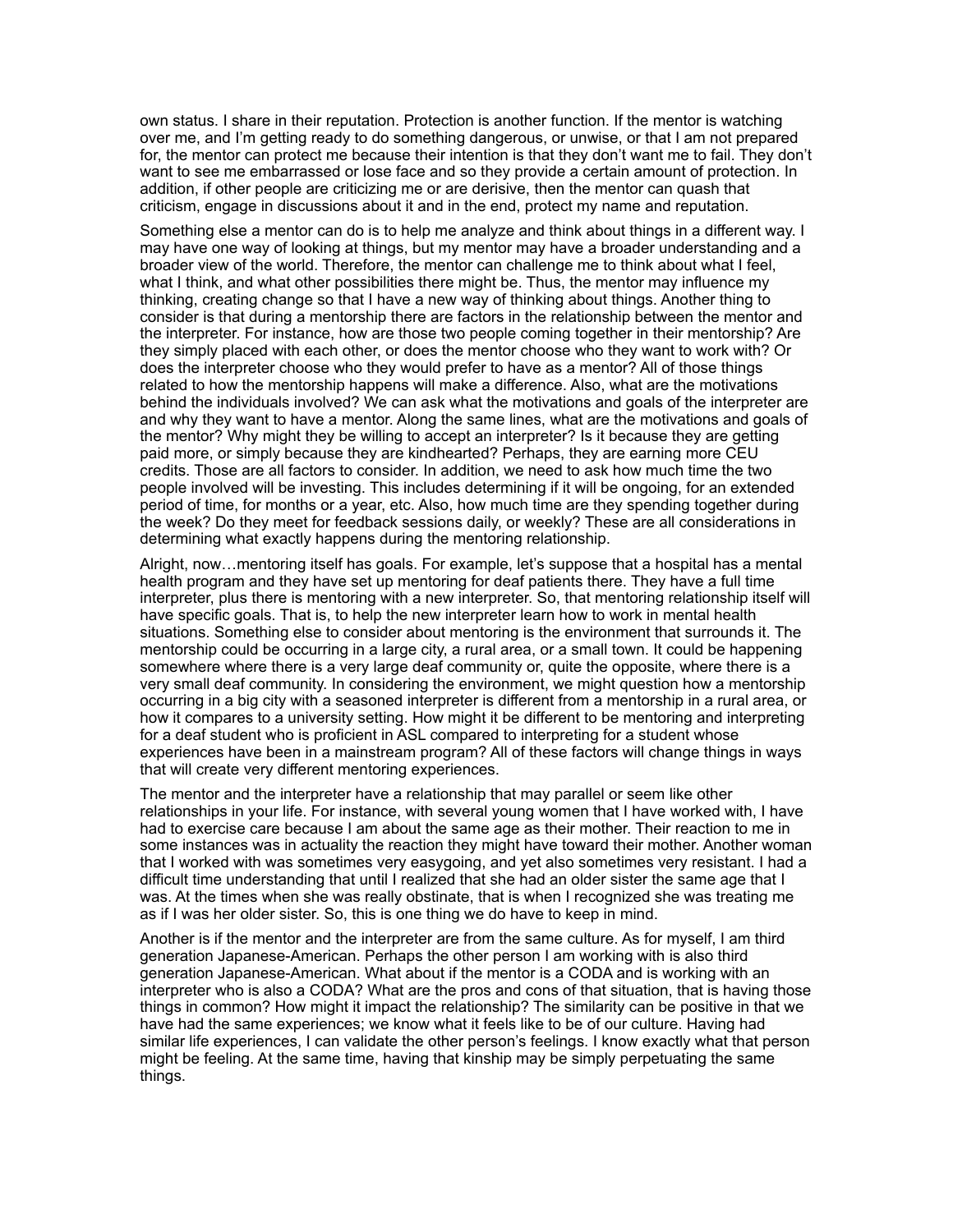Maybe we should not support the same things; maybe we should encourage that person to broaden their horizons and in learning about new things, learn about the world in a different way. If we are the same, as the mentor, I might not be encouraged to engage in dialogue and discussions and feedback that will be in a new and enlightening way. I might be tempted to just reinforce the same things that are familiar. When the mentor and interpreter are from different cultures, that is a good opportunity for each person to learn about one another's cultures. Now, that comes with the understanding that at the beginning we may not understand where the other person is coming from, what they mean, and who they are. That might not be there right away. But during the relationship, that is something that as we begin to understand each other, there is an opportunity for growth and development for both people.

How I define mentoring is that the responsibility of mentoring is to have structure, goals, and have focus on one person and helping that person to realize their dreams, potentials and goals for the future. In essence, it is to focus solely on that one individual and to help them grow into the person who they are to become.

#### **3. Cultural Competence**

My own feeling about communication is that it is extremely complex. Even just within one culture, you have a variety of communication styles. Even within one family, between siblings and parents, there are differences in our communication. As sisters and brothers, our experiences will not be the same. It's funny…several years ago, my brother commented to me, "Did you know that our mother grew up on a farm?" And my response to that was, "Well, yeah! Where have you been??" Because for 45 years, I have known my mother's background. But, it seemed as if maybe this is the first time he had realized this fact about my mother. So, even though you are contained within a family, there is no way that you can have the same experiences. My sister, my brother and myself have different communication styles. Therefore, there has to be some exploration to discover what we mean and how we communicate.

When any two people come together, you have to assume that communication and interactions between the two are going to be complicated. There are many different purposes behind communication, many different layers to it. Communication is not simple. Now, talking about cultures…

These days we hear a lot about cultural diversity. What exactly is meant by diversity? It is essentially how people differ from each other. When we look at a person there are some things we can see right off just by looking at them. For instance, we can know gender, race, height, age, and the like. We get an idea about their physical abilities, as well. Do they use a wheelchair, a walker of some kind? It's important to understand there are many things, though, that are not visibly apparent. For example, their background or whether they grew up in a big city or on a farm. We also can't know their socio-economic experiences and whether they grew up in poverty, or comfortably, or if they won the lottery. We don't know if they went to private school, or if their father was a janitor. All of these things are not visibly apparent. Just as we don't see what their education has been. We cannot look and see what their experiences in life have been. We don't see their family, whether they came from a large or small family, for instance. We can't see any of that just by looking. And each one of those characteristics have an experience that relates to that characteristic.

Before, I mentioned that I could see their height, or their physical nature, or gender, and in the back of my mind maybe I am making assumptions about tendencies based on what I am seeing. There could be an assumption based on height, for instance. I'll use the example of short people. You could make the assumption that short people tend to have difficulties getting things from cabinets that are high up, or always have problems with skirts being too long. Things like that. Given those characteristics, you can identify what some common experiences are likely to have been.

For the last twenty years, I have been serving as a mentor to different interpreters. Sometimes I mentor to people who are not interpreters. But in mentoring with interpreters, I feel that every time I serve as a mentor, I am a different person. During the year of mentoring, I change. I've worked with maybe fifty interpreters and each one of them has had their own individual experience in who I was at that moment in time, and who they were in that moment in time. As time progresses, people would come in and out of my life, and how I mentored someone one year ago might be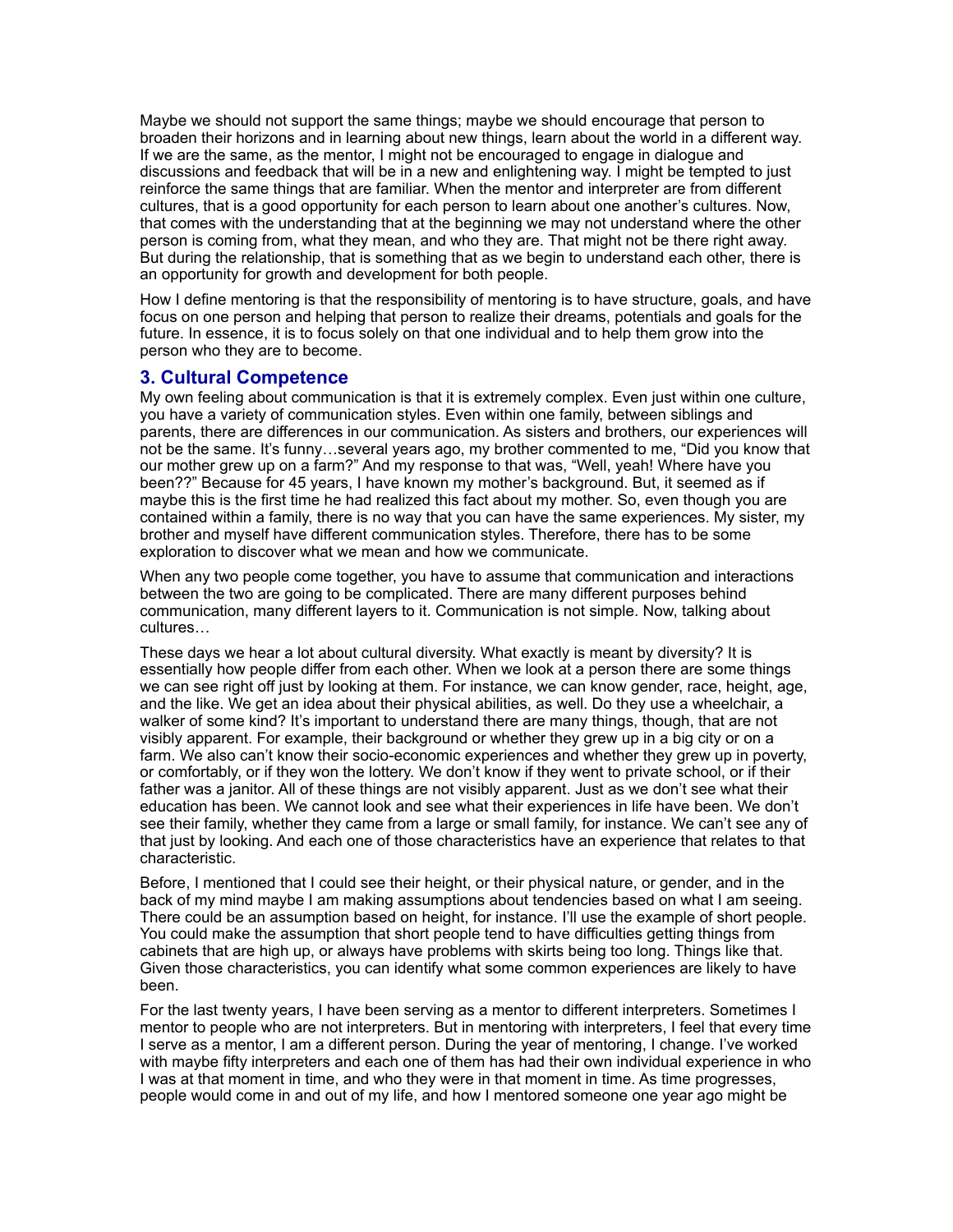very different from how I mentor someone else. I would like to think the last twenty years have given me more wisdom and knowledge, and more gray hairs. But definitely each experience has influenced me and taught me something. It has also taught me something new to be aware of and be sensitive to.

Now, how can I become a mentor who is sensitive to people from other cultures? How can I focus on the person themselves? To summarize, it is a concept called cultural competence. Which means the ability to talk with people from different backgrounds and cultures and to get a sense of how we can fit together and be successful in our communication. We know that it is impossible to know everything about every culture. But it is possible to learn cultural competence. It is possible to learn how to interact so that I am learning and growing as a mentor at the same time. When I was mentored, part of what I focused on was to develop my own cultural competence. I wanted to look at how I communicated with people and determining how I could learn from there. How could I treat other people equally and with respect so that our communication with each other could be successful? Cultural competence is not limited to mentoring situations. Really cultural competence relates more to philosophy in a general sense and how we interact with people in everyday life. We also see cultural competence being very important in the medical field. It is applicable to people from other countries who have moved to the United States and are encountering Western medicine. Maybe their medical philosophy is very different from Western medicine. So, cultural competence comes into play in determining how the US medical field can give them appropriate treatment, while at the same time respecting their individual philosophies.

The concept of cultural competence has spread out to many other fields and professions. Cultural competence means that when I meet a person, I have several different ways in which I can impart information to them. It's both spoken and non-verbally through body language. If they are talking to me, in my mind I am thinking to myself as I am receiving their message that there are several different meanings behind that message. Or I might be interpreting all the possible meanings of their body language. Silence is a good example. In American culture, if the boss is talking and the employee is sitting quietly and passively, most people would say that generally that silence means acceptance or approval of what the boss is saying. In other cultures, given the same situation between boss and employee, it might mean that while the employee is listening, it does not necessarily mean tacit agreement. If a teacher makes statements during a lesson and the students are all silent, does that mean there is agreement? Sometimes, maybe the students disagree, but their culture says that you never challenge a teacher and never disagree with them in public.

With cultural competence, there is an ability to recognize and understand behavior and what it might mean. It also entails questioning what we believe it might mean and determining if that is in fact the case. A person who has cultural competence knows themselves and knows about others as well. They know about their own beliefs, and heritage, and history, and essentially who they are as a person. They feel comfortable about themselves and respect themselves. That in turn, means they can respect others, who may be different from them. If there is a feeling of low self esteem or of not feeling comfortable about themselves as a person, then they will feel threatened by others who are different. But, if they have strong sense of self, accepting themselves and who they are, then they are able to accept another person and who they might be.

## **Jan Nishimura Presentation Part 2**

#### Translation: Kathy Bennett

#### **4. Increasing Cultural Competence, cont.**

When we engage in self-analysis, we need to know why we are doing it and what the purpose is behind it. We know that people have many different identities, cultures, and characteristics that are a part of one person. If I examine myself, for example, one of my identities is as a woman; I'm also short and third generation Japanese-American. I grew up in Chicago, so I'm from a large city. I have four brothers and sisters, so I come from a large family. Each one of those characteristics has experiences related to it. Who I am is a collection of each one of those characteristics. In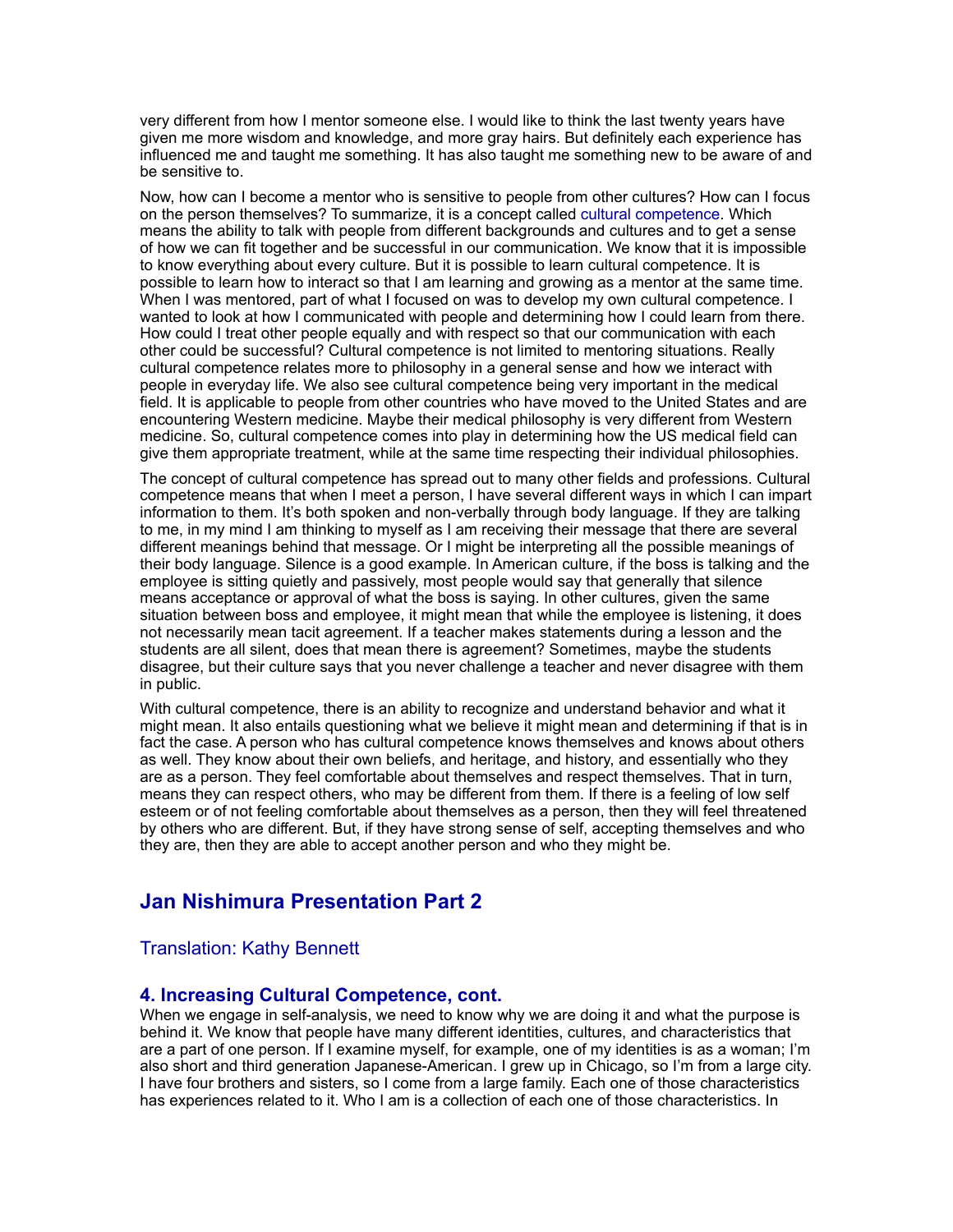addition, I am married. I am now living in Washington, DC. All of that gives me a collection of experiences and as a totality it becomes who I am. For every part of who I am, there is another alternative characteristic. I am female, and the counterpart to that is being male. That's an easy example. When I analyze myself and identify that part of my identity as female, I have to ask myself how I feel about that. Well, OK…I feel fine about it.

When I analyze who I am and therefore identify what the counterpart identities or characteristics are, I have to analyze those alternate identities as well. For instance, when I look at myself as a short person, the alternative to that is being tall. I might look at them and think that their life would be so easy because they could take things off of really high shelves with ease or they don't have to worry about so many of the things that short people worry about. But as time goes on, and I really observe and think about what it might be like to be tall, I can recognize that being tall might have it's own set of problems. For instance, always having to worry about the length of one's shirtsleeves; or that if they do the laundry incorrectly they have shrunk a shirt so that it is no longer wearable; or walking through doorways that are too short and hitting their head. They have to worry about their height being intimidating to other people. They are always getting teased about how good they must be at basketball, or being asked, "how's the air up there?" I can understand what it's like to be me and the positives and negatives that come with it. But when I also look at what the alternative identity would be, I can recognize that there would be positives and good fortune from it, but it would also have negatives, too. I can understand fully what it means to be a part of that identity group and what their experiences would be and that's important.

Now I know that I want to learn more about another culture, but how do I go about doing that? Where do I start? I can begin by reading books and articles, watching documentaries, television programs…some of them are actually really good. I can begin talking with other people who are from that culture, inquiring about their experiences and what they think about things. I can talk with people who have gone into that culture and have vicariously experienced the culture, even if someone is not from a culture, when they enter it, they have to go through a process of learning lessons and the way that things are done in that culture. Sometimes, if I ask a person, for instance, what Chinese culture is like, that person may know Chinese culture but they can't explain it or articulate it because they live in it everyday. It's just the norm for them. If I ask a husband or wife of that person, who themselves is not Chinese, how their own cultural experiences are different from Chinese culture, they will be able to give me a multitude of responses. This is because they have noticed those things as being different from their own culture. So, you can get both perspectives.

I can also go to their cultural events. I can experience it firsthand and see what the colors, dress, food, etc. are like. I can see how they act and how the culture celebrates things. I can also begin to learn the language of that culture, because the language is the key, or what bonds people to the culture. By reflecting how people think and how they communicate, language is the essential link to the culture. One example I've given often is that Asians tend to be indirect communicators. You don't have to say no; actually, you are not supposed to say no. One story I remember involves my sister when we were in our teens. The two of us were out shopping and I saw a dress that I liked. Grabbing it, I asked my sister what she thought of it. And she just turned and walked away, saying absolutely nothing. Well, I was a little perplexed, but I pursued her and once again asked her what she thought of the dress. Again, she just turned and walked away. Well, I liked that dress so much, I was going to pursue this and get an answer! Once again, I asked her opinion and if she thought I should buy the dress. Finally, my sister said, "Jan, that dress over there is the same as the dress you are holding. That dress over there is ugly." When she said this, my sister spoke in a very flat, even, and deliberate way. How she phrased it was very indirect. She did not tell me my dress was ugly, but rather she said "that dress over there" is ugly. So, language gives you insight into how people within a culture interact with others.

#### **5. Increasing Cultural Competence, cont.**

If I am not adept at interacting with a particular culture, what can I do about that? One thing I can do is to always be aware and have at the ready a list of resources, of who I know that can help me. For instance, if someone invites me to interpret a Muslim wedding, my first thought would be to identify who I could talk to and seek out that might be able to explain to me about Muslim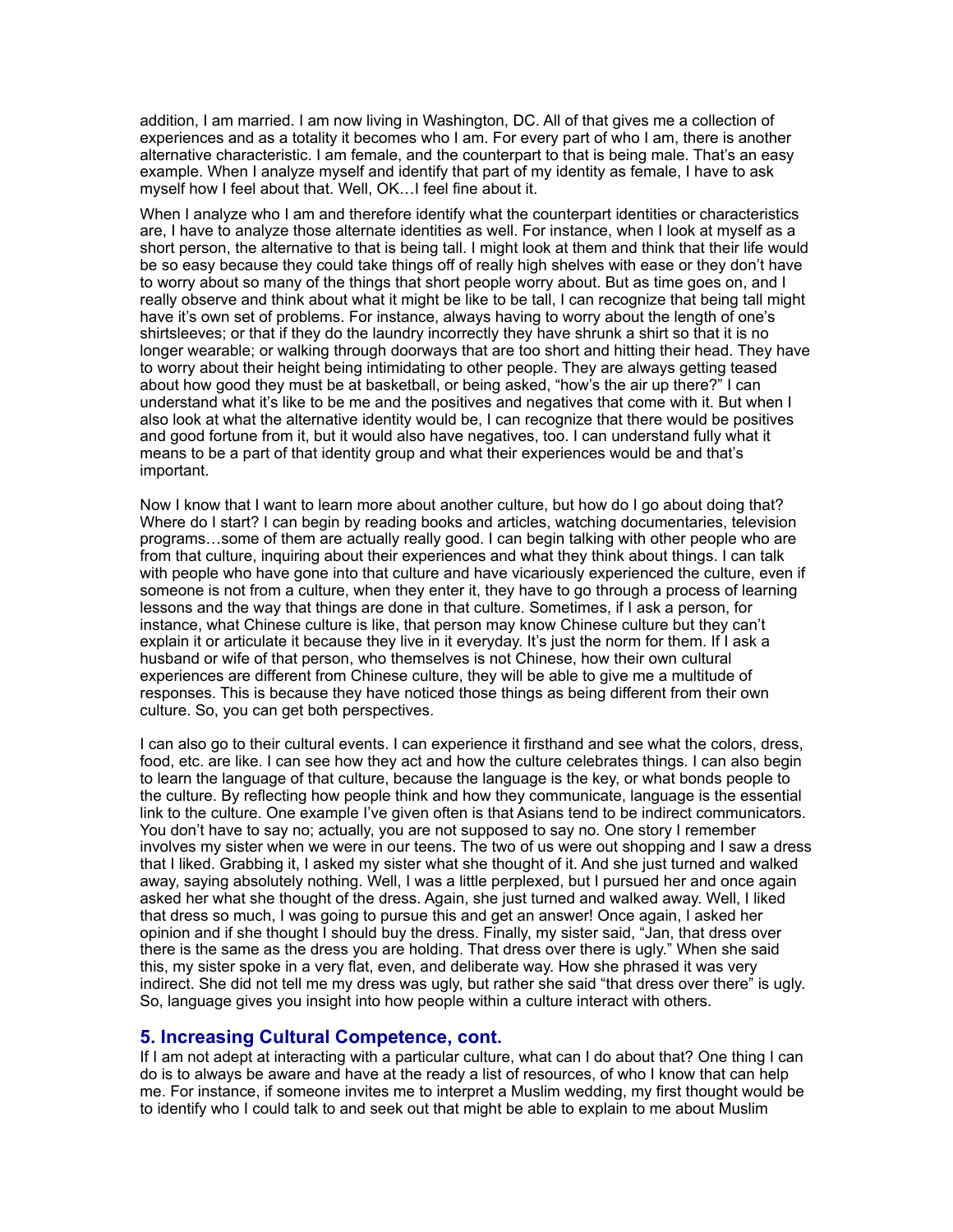rituals and traditions and so forth. In this way, I could get some ideas about what to expect. In addition, of course I would talk to the people involved, but I can also use… [Clip is spliced and speaker begins again.]

Suppose that I don't know very much about a culture and I am uncertain about what I should do, what can I do about that? Well, I can be aware of what available resources I have. Let's suppose I am working with a young woman who is Muslim. I can ask that she talk with me and we can engage in some dialogue. But if there are some things that I am still not sure about, I can seek out my friends who are Muslim and have them explain things to me. Or, I can access research materials. If perhaps there is someone we both trust, that person can act as a go-between, depending on what kind of issues and concerns the two of face. Maybe in mentoring, I am looking for my own kind of mentor, for a "cultural mentor." I could be looking for a mentor who can teach me specifics about a particular culture, something that speaks to a specific group of people and their experiences.

Often, when interacting and working with an interpreter, we have to remember not just who we are and who they are, but also the cumulative history and experiences that may have influenced a person. One example I can think of involved a young, black female interpreter. The mentor told her that she was to go interpret for the DAR, the Daughters of the American Revolution. The black interpreter just held everything in and said nothing. Now, when I heard that story, my first reaction was, "Oh, my goodness." The mentor interpreter was a young, white female and really just did not think anything of the situation. She pretty much shrugged it off. When she inquired if the black interpreter was all right going to interpret for the DAR, the black interpreter of course did not say no. It was her mentor, who is much like a boss. So, of course she agreed to it and went along and interpreted it. The mentor interpreter did not have an understanding of the history of the 1940's and Marian Anderson. She did not understand that even though the actions didn't happen directly to the black interpreter or to the mentor, it was something that happened as a part of history. An historical experience can have a huge impact as it is passed down through generation upon generation. It has to do with a legacy, an experience, a feeling in that culture.

Later, I was talking with the black interpreter and she said that the assignment was very difficult. She felt so uncomfortable. The guide at the event only talked to the white interpreter, ignoring the black interpreter. That to me was really disheartening, so sad. With that kind of situation, my first question would be to ask if there was an issue or a problem. If the answer is yes, then what is it? Is it solved? What are the different ways to solve it or does it come up again? And if so, how can it be managed? For myself, in taking stock of that situation…Many times, going into situations might feel uncomfortable for an interpreter…actually, for everyday life. When we are driving and it's raining cats and dogs, that's not comfortable. If we say we'll never drive when it is raining that heavily, then we'll never have that experience. When you go experience it for the first time and get through it safe and sound, the second time that it happens you can feel confidence because of the first time. And the more that happens, the more you build up confidence. If it's something that you avoid, you'll never learn how to deal with that situation.

Sometimes, we see in a relationship, two different approaches from the people involved based on their respective cultures. In that relationship, who makes the concession? That is, the cultural concession of accepting the other person's cultural practice over their own way. One example I can think of involves a very dear friend. The two of us were working together and if a hot issue or something came up, it was always a matter of her wanting to discuss it immediately, right that very second! It always came across as very emotional. I would have to try to put off by saying that we'd talk about it later when things were calmer. She would always demand to discuss it right then. She explained to me the reason she talked so fast and was so aggressive in demanding and challenging people was because she was Jewish. She explained that Jewish people value creating challenges. My response to her was that my culture values harmony and that her challenges are in conflict with my harmony!

So, in our relationship, cultural concessions were made by both of us. It's fortunate that we were such good friends, because it came down to both of us needing to be willing to make some accommodations. We've been friends for 25 years. In the beginning, I made the cultural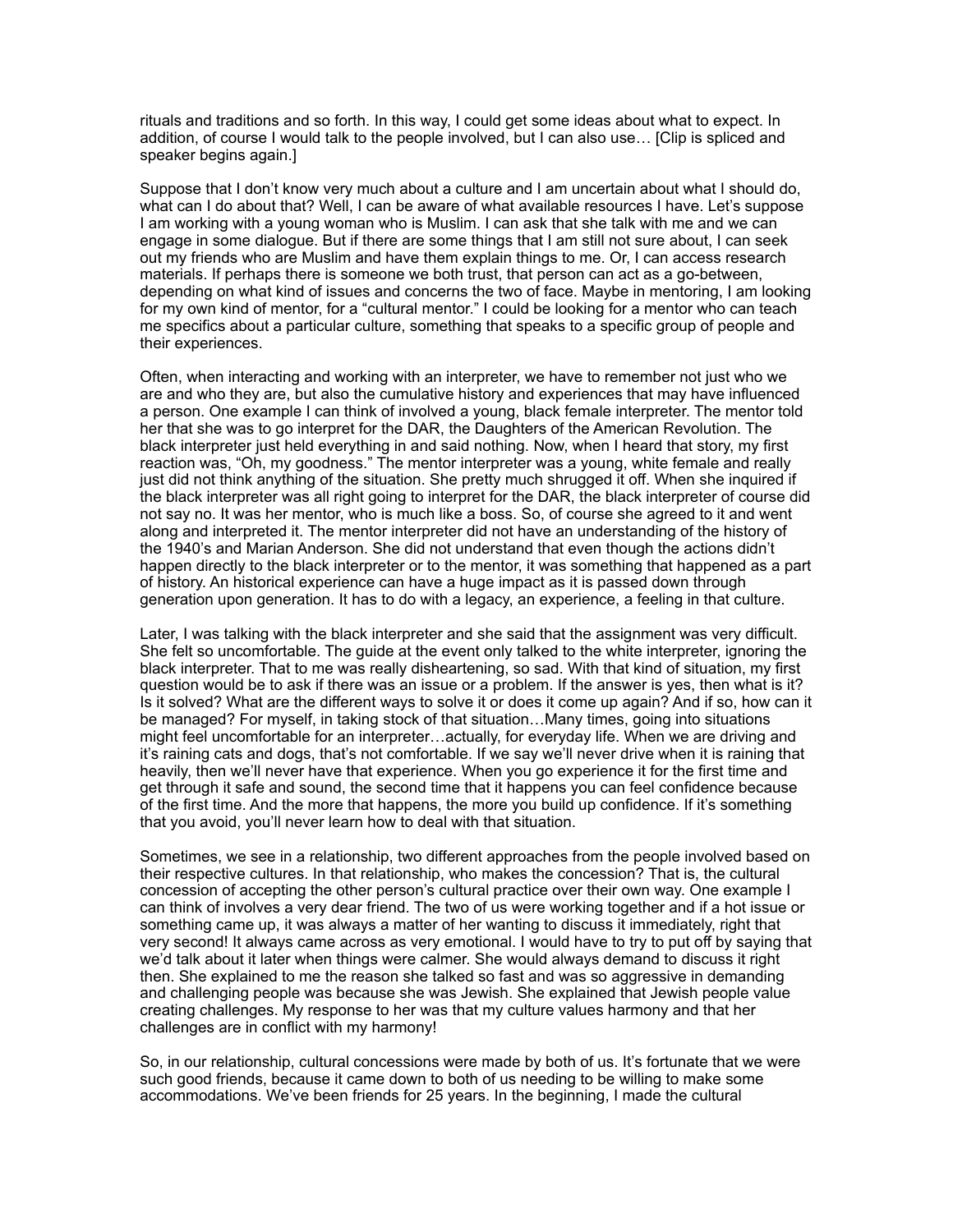concessions, but after awhile we came to an understanding. Sometimes it would be my way, sometimes her way. The two of us realized from past experiences and misunderstandings how to proceed smoothly. In mentoring, it seems now that our profession talks about mentoring in a short-term context. For example, mentorship programs last for a set amount of time, say for 10 weeks to maybe up to a year. When I hear people telling stories about their mentors, sometimes they don't know exactly who that person is. They look up to them as a role model, though. In the instance where a relationship continues for a very long time where that is periodic contact between the mentor and mentee, it is because the mentor has come into their life at the right time and in the right place so that everything gels together.

#### **6. Applications to Mentoring**

My view of mentoring is that it is a relationship between two people. If I am someone's mentor, that means in our exchanges I see the person as a whole. Their goal might be to work on a particular type of sign skill, and perhaps that skill is the reason we are together. But, at the same time, while I look at that particular skill, I recognize everything about who that person is. While there is a skill that I am trying to help them along with, that does not necessarily mean that there is an inequality to everything between us. Perhaps the mentee is fluent in three or four languages. They might have grown up as a world traveler, or have a lot of experience in particular areas, or are very adept at getting along with other people. So, in those areas they are at a more advanced level than I am in terms of having more experience and skill. But for other things, maybe I am more advanced than they? But for those particular skills that they are working on in the mentorship, I am there to help pull them up and guide them along. So, hopefully, they will continue to advance until we are at the same level, and perhaps even surpass me.

For me, I know that in the process of mentoring there will be times that the mentee feels that they are not good enough and experiences frustration. As a mentor, I feel it is my duty to recognize who that individual is as a whole and what their strengths are. It is my duty to provide support where needed and for what we are focused on, so that the mentee feels a sense of pride in who they already are. In addition, they can start to feel confidence in building up and improving their skills.

One time I was working with a young man who was trilingual in Spanish, English and sign. He came to work with me to focus on expressive sign skills. I decided on an assignment that was related to a Spanish celebration program, a Spanish heritage program, that while we would be working together, he would be the lead interpreter. This was because the program's coordinator and all the speakers would be using English and Spanish. He spoke those languages. I, on the other hand, only spoke English and didn't know any Spanish. So, for that situation, he was better suited to be the lead interpreter than I was. However, the two of us would be going together and focusing on those skills that he was targeting. But, he had a knowledge of the cultural information: the right way to introduce us, the right way to explain our roles there, and how to function within that culture. So, I was there to follow him. When his session was over, I asked him out of curiosity what was the most valuable lesson he had learned. His response was that he felt pride in who he was. In his home, everyone spoke Spanish and English. However, where we were working, there were only a few people who spoke Spanish and English. So, through this experience, he came to the realization that he was really special, and took pride in that. When he went home, his identity was much stronger.

Something else that I think is important is for mentors to show a mentee why they are involved in the mentorship and why they are willing to serve as that person's mentor. That can be expressed with several reasons, including that it is a learning experience that will be shared that the mentor will benefit from as well. It's important to realize that from the very beginning, a mentor needs to show that they are vulnerable. Sometimes an interpreter can feel very vulnerable in a mentorship, seeing the mentor as being so much more advanced than they are. In those situations, the mentee doesn't want to hear their mentor say that they know all the answers, that they have an answer for everything. Instead, it should be a matter of explaining that we will work together. Maybe I can start that off by telling stories about how in the past I had messed everything up. And the lesson behind that might be that we all make mistakes. Maybe it's a matter of learning how to apologize gracefully, or that we should learn how to prepare in order to avoid making those mistakes.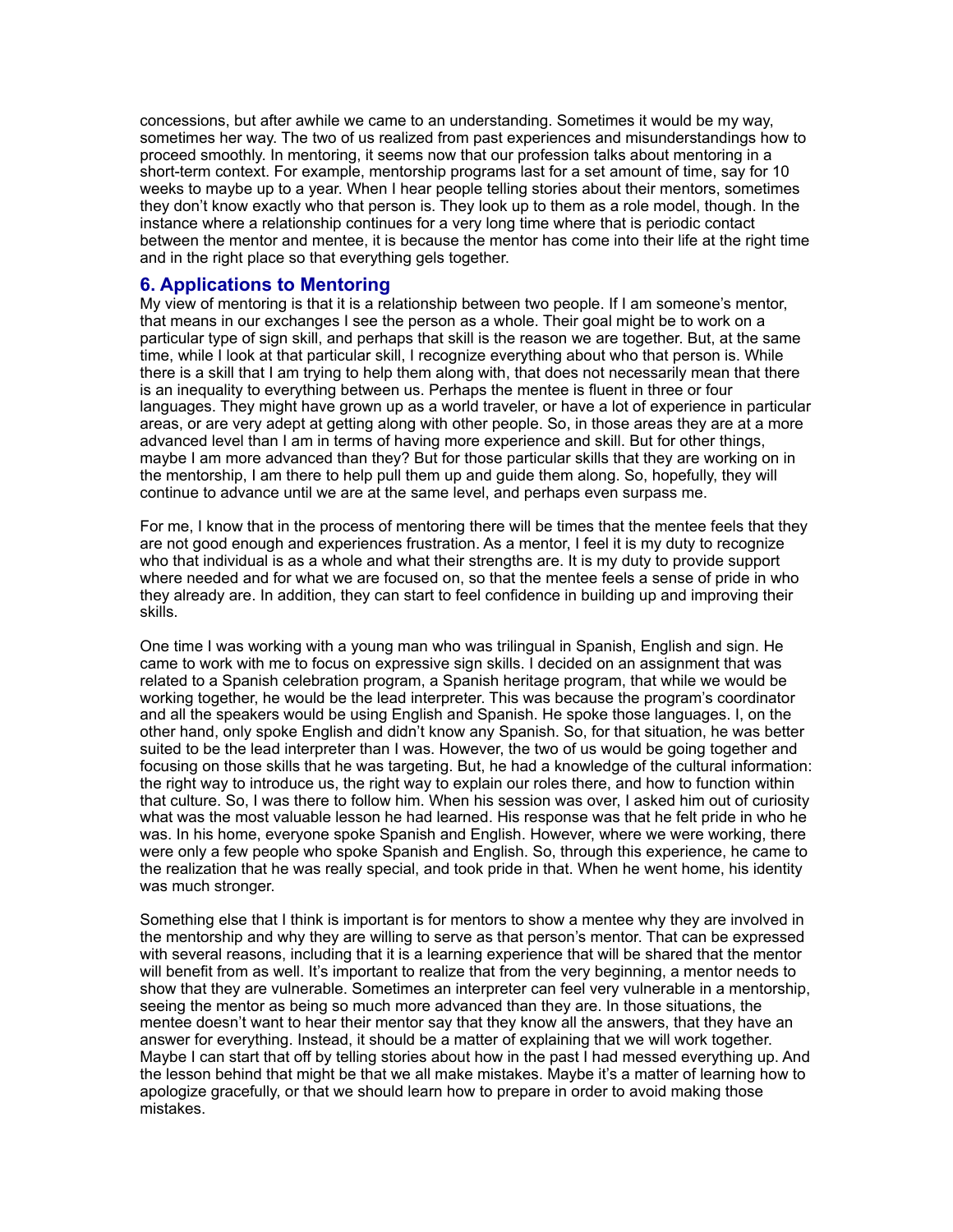Sometimes it's a matter of learning how to change our way of thinking so that we don't always look at something in a negative, complaining way. Instead, we can change our perspective so that we look at whatever has happened in a way that it becomes a positive experience. I'm thinking of something funny that happened to my nephew. He was thirteen and had just started high school. He was living in Chicago and I was on the phone with him. He was telling me about how huge their high school was and that it had all these different wings. One wing was for odd numbered rooms and even numbered rooms were in the other wing on the opposite side. So that if the first room was 212, and the next class was in room 213 he had to run all the way across the building to get to the other side. He said he had never heard of that before because most room numbers followed a consecutive order like 212, 213, 214..etc. I told him that it sounded like he had a lot of running to do. But, he responded that it was okay and was just a matter of getting used to a new way of thinking to remember where the rooms were located. And I thought how cool it was that instead of complaining, he accepted it as a new way of learning, a new way of remembering where the rooms were located. I thought what a healthy attitude that was. Maybe that's the lesson. In a mentorship, maybe that's something we could work on. That is, we could change our way of thinking and open up our minds to changing our paradigms, challenging how we think.

If I am thinking about mentoring, I don't look at it as being just means of honing in and improving on one discrete skill. It's not limited to that. My view of mentoring instead is that you see the person as a whole. So, my view of mentoring is that we are starting a relationship now that will continue for ten or twenty years. If I am going to advise people who are ready to become mentors, it is really a basic philosophy of learning, and cherishing, and appreciation. The person must be motivated and eager to learn. They must be understanding and accepting of what the person is doing. If the mentee is really excited about something, I may not understand why they are excited, but I feel happy for them.

That relates to companionability. The mentor must be non-judgmental, which can be anything from rolling my eyes to being careful of what I say. If I were to say, "Who in the world takes their shoes off before going into the house?! Gosh, that's stupid!" In many homes, you take your shoes off before going into the house. So, if I were to make that statement, it means I have just insulted that group of people. Really, I have to analyze how I talk. My favorite example is "duh!' You know, the sign for "duh" or "whatever?" When people sign that, it's almost like an insult; they are brushing off whatever is said as if it doesn't matter. I try to make sure that whatever my comments are that they are free of insults.

A mentor must also be open and respectful. They must be willing to be patient and wait. It's interesting that in the U.S. there is such a value on immediate gratification, on wanting everything instantly. But things don't happen overnight or right this minute. We have to be willing to wait, particularly in a mentoring relationship, because it takes time to develop trust. As a mentor, we have to be willing to give things time so that in those experiences we can build up that trust.

We also must be willing to laugh at ourselves. Those moments when we say to ourselves, "I can't believe I did that!" and suffer the most utter embarrassment. Sometimes, we are involved in really embarrassing situations and we just have to make the best of it. Later I can imagine myself telling the incident as a funny story and it helps me get through it. It also helps me learn a lesson and shows people that I'm not perfect.

Finally, a mentor needs to expect to be surprised. If I think that in twenty or twenty-five years of experiences that I've seen and done it all, that's not the case. Something will come up again and again that will surprise me because people are never what they seem. I was working with one young woman who had really great signing skills and I told her what a great interpreter she was. And I really wanted her to stay on. She apologized to me and told me she couldn't because she had to leave town. When I asked it if it was because of another job, she explained that it wasn't. In fact, she had to spend some time in jail. I was so shocked by that. She explained that something like a year ago she'd been involved in a sit-in, been arrested and now had to go serve her time. It wasn't a horrible crime or anything, but to her it was about the principle. So, she apologized and said that after she got out of jail, she would be back. She mentioned, too, that on